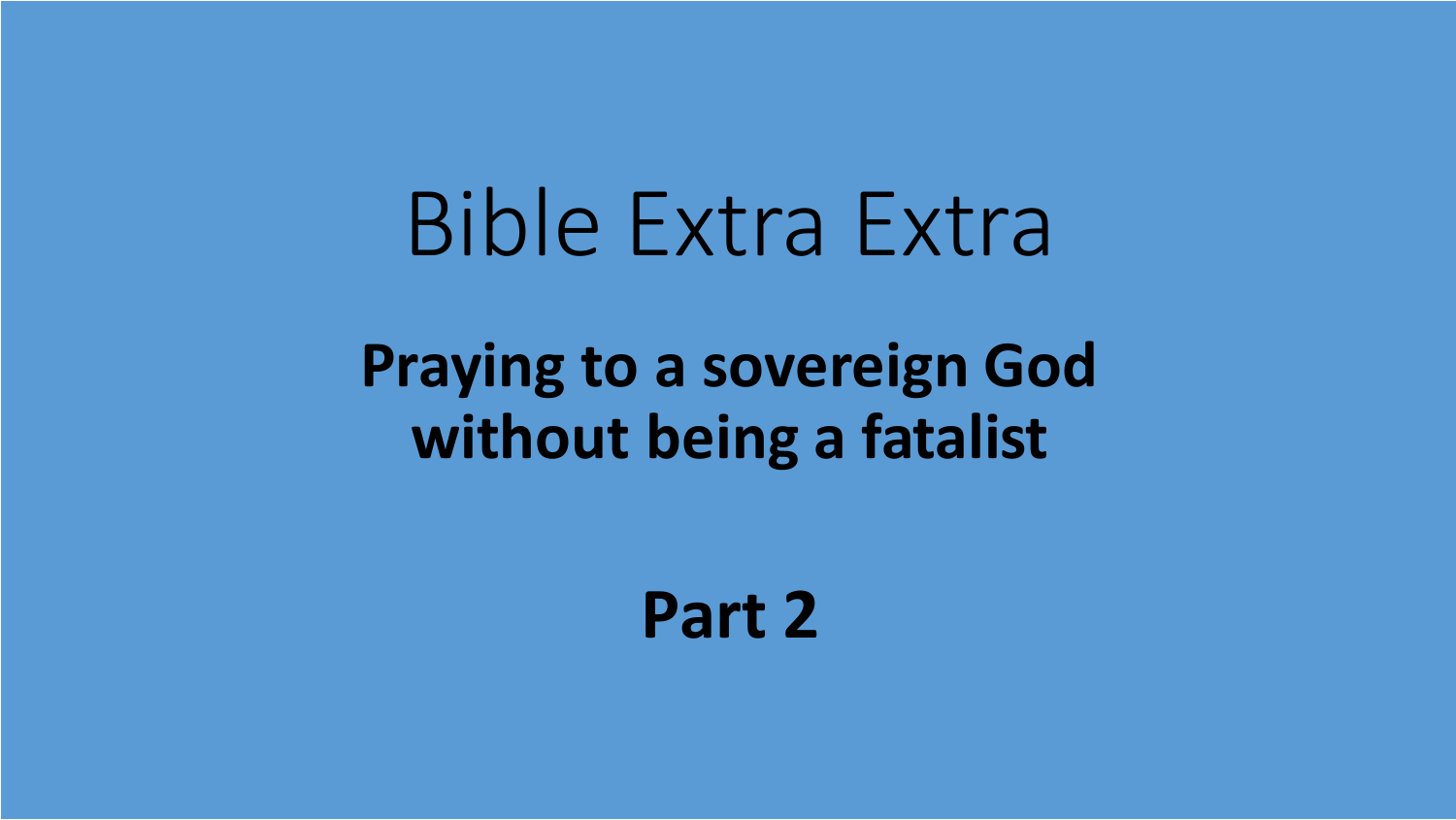# **MAYBE NOT EVERYTHING HAPPENS FOR A REASON!**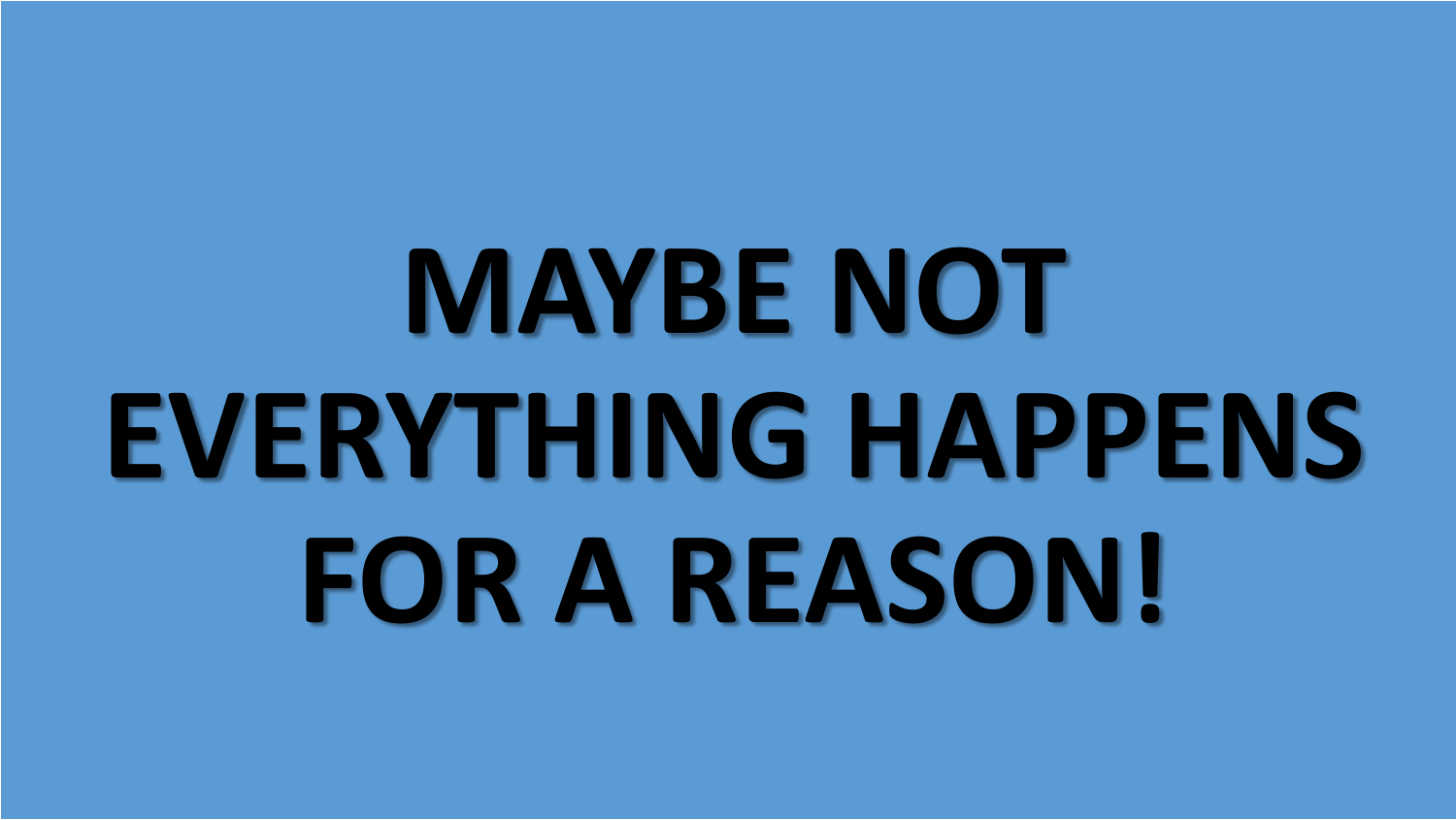# HOW DOES GOD GOVERN? 5 Views:

- 1. All things are directly willed by God. Free will is really an illusion. **FATALISM**
- 2. God does not involve himself at all. **DEISM**
- 3. All things are directly willed (not just permitted) by God. A limited type of free will is still somehow compatible. **CALVINISM**
- 4. All things are controlled by God, (at least by permission). At the same time we also have true free will. This may look like a contradiction, but it is a divine mystery. **YOUR AVERAGE CHRISTIAN**
- 5. Some things are God's direct will. Some things may require his permission. But many things don't actually cross his desk. God will win the war but he loses some battles along the way because he can be resisted by his creatures. **OPEN THEISM**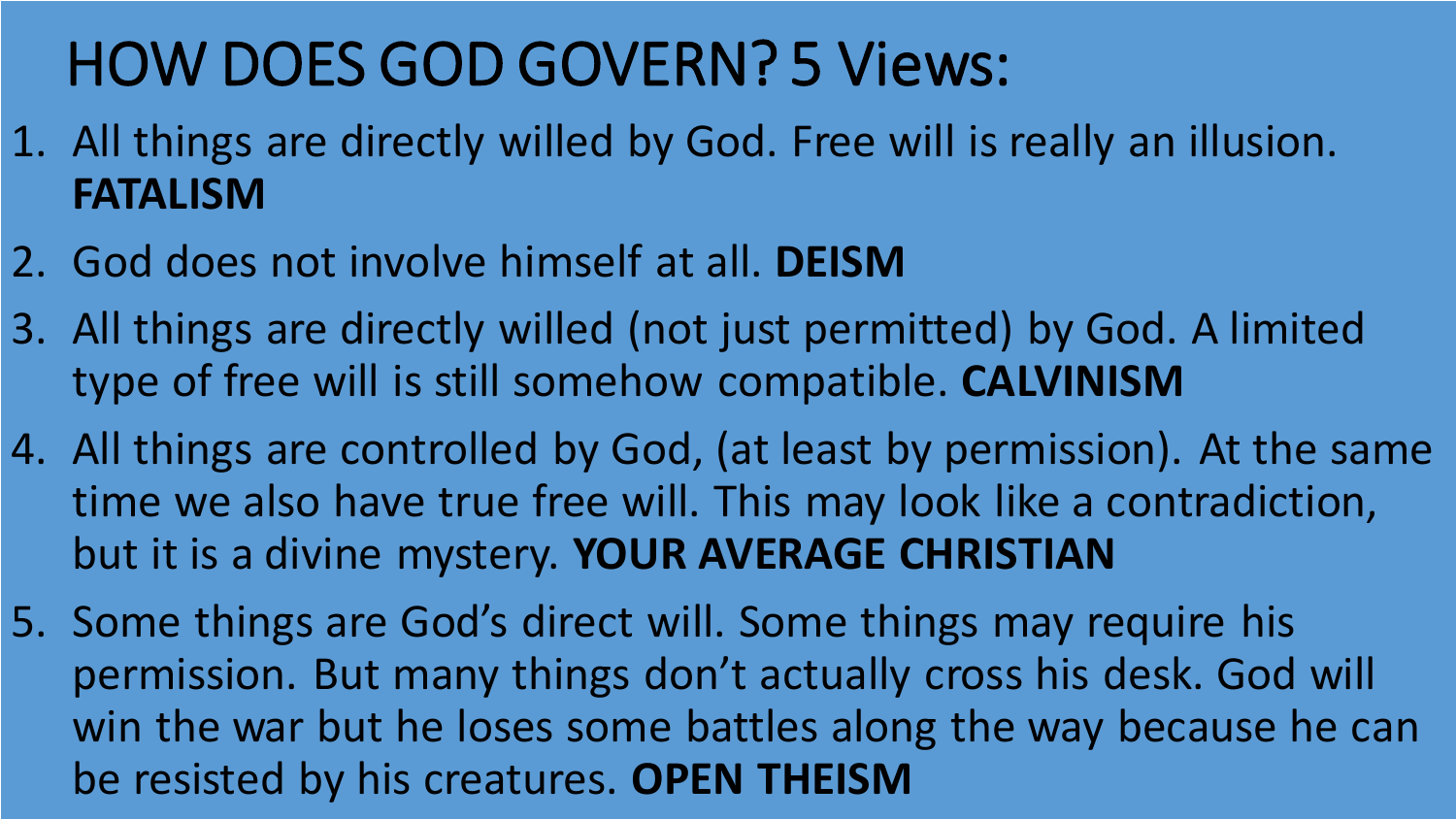# Open Theism

God has freely limited his own ability to control every event by giving libertarian freedom to his creatures. He is personal in his relationship with those creatures and so is affected by them as well as having an affect upon them. God is genuinely responsive to the prayers and actions of his creatures and adapts his plans and responses accordingly. God has overarching purposes and is constantly working towards them through continual interaction with his creatures. Along the way his plans may be delayed (promised land) or things may happen that he did not want to happen, but in the end his overarching purposes will be achieved.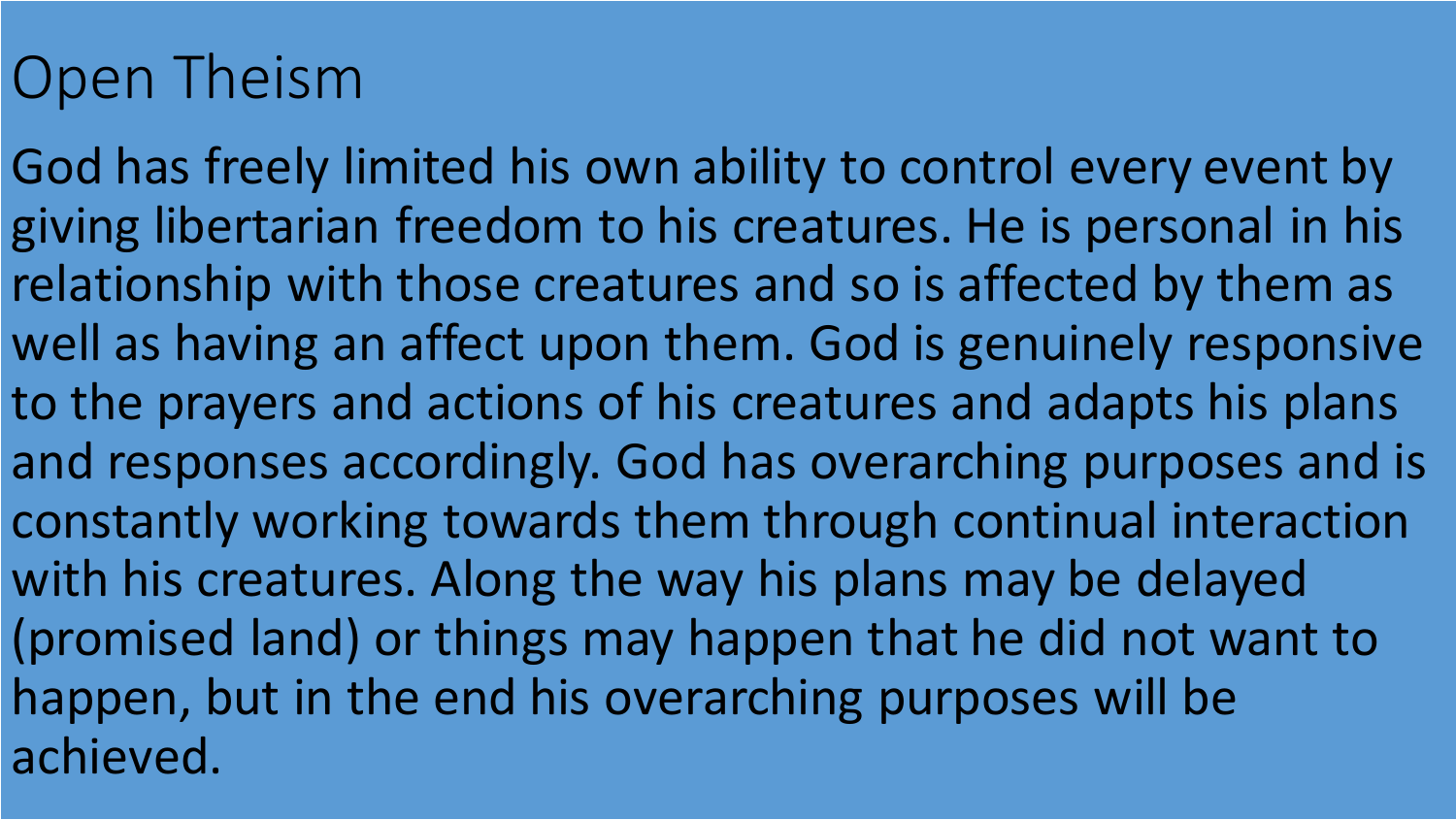…There will be a new heaven and a new earth, evil will be defeated, and God's children will be conformed to the likeness of Jesus. But many individuals will reject his redemptive purposes for them and miss the party. It is the *destiny* of his collective people that is predetermined, not specific individuals (Rom 8:28-30). There were risks in creating this kind of world but God decided that it was better to have a world in which free creatures love and obey him than one in which he can guarantee his own will is always done.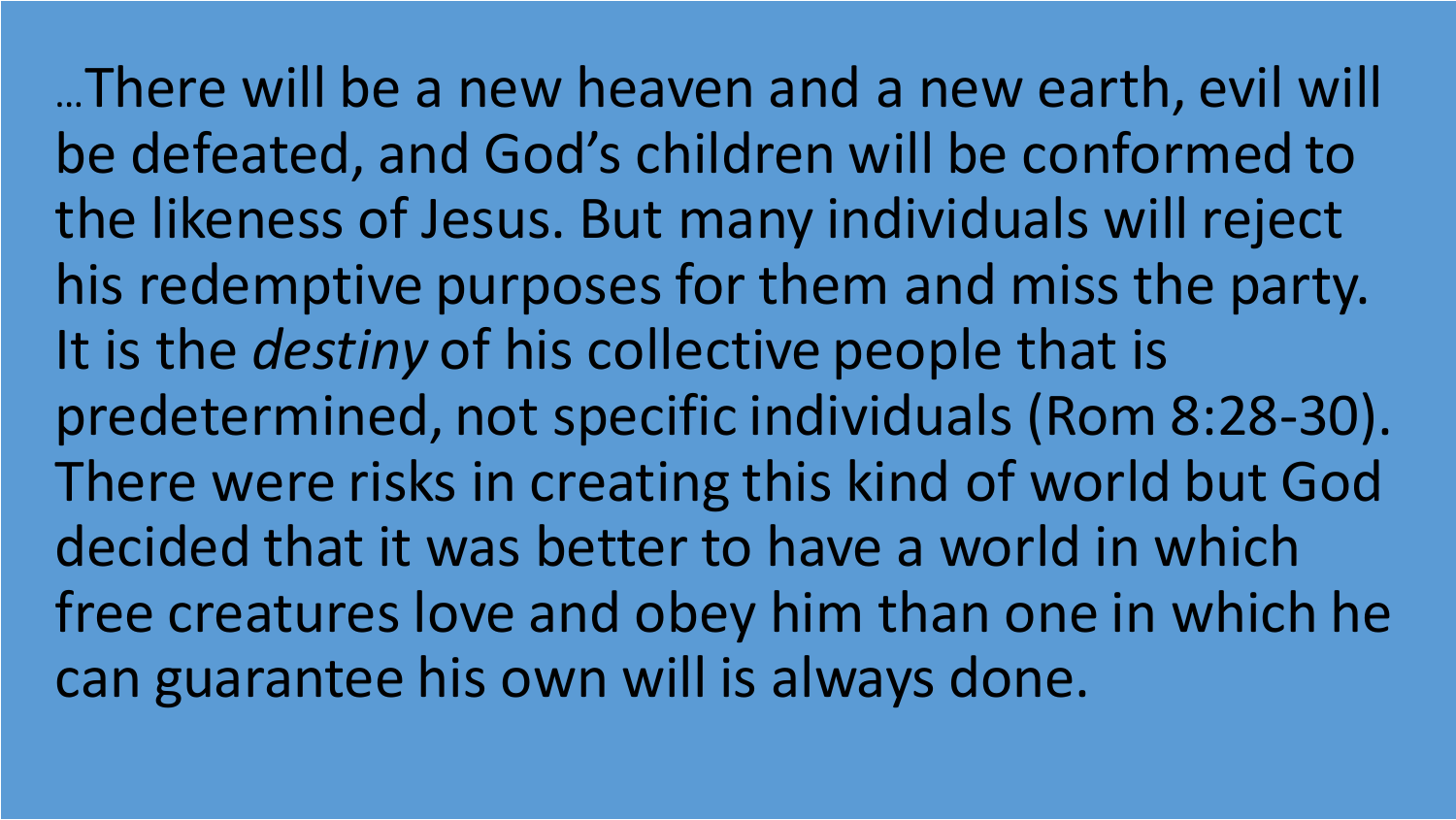### Everything that happens is God will?

The origins of this view are not the Bible, but classical Greek philosophy.

The scriptures show evidence of God being resisted and of God changing his plans.

The scriptures clearly teach human contingency (we reap what we sow) without any statement that there are hidden prior causes determining what we sow.

The doctrine requires God to have TWO wills, which is nowhere taught in Scripture and starts to sound like nonsense.

You cannot give free will with one hand and remove it with the other – that is also nonsense.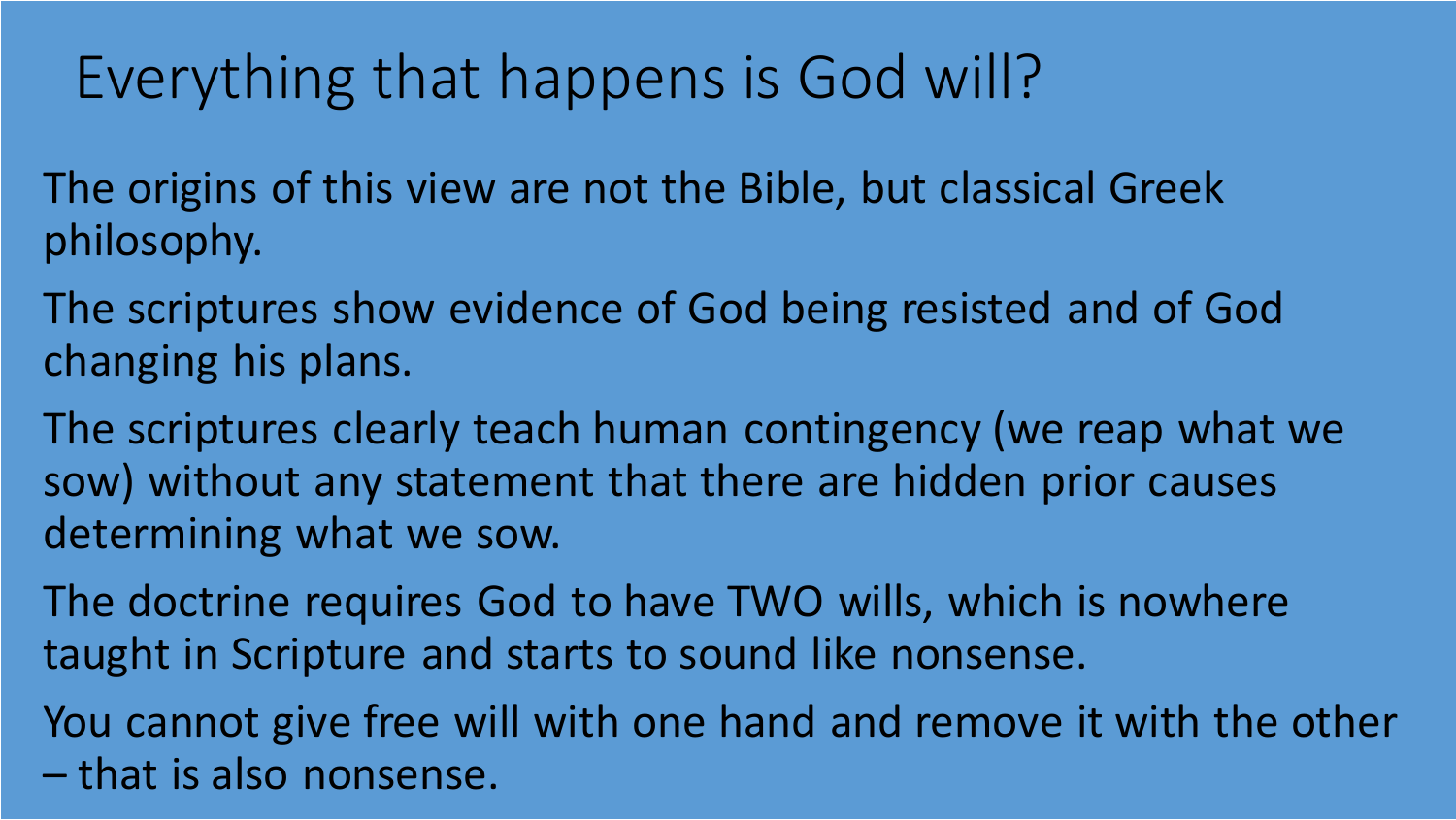"His Omnipotence means power to do all that is intrinsically possible, not to do the intrinsically impossible. You may attribute miracles to Him, but not nonsense. If you choose to say, 'God can give a creature free will and at the same time withhold free will from it,' you have not succeeded in saying anything about God: meaningless combinations of words do not suddenly acquire meaning simply because we prefix to them the two other words, 'God can'….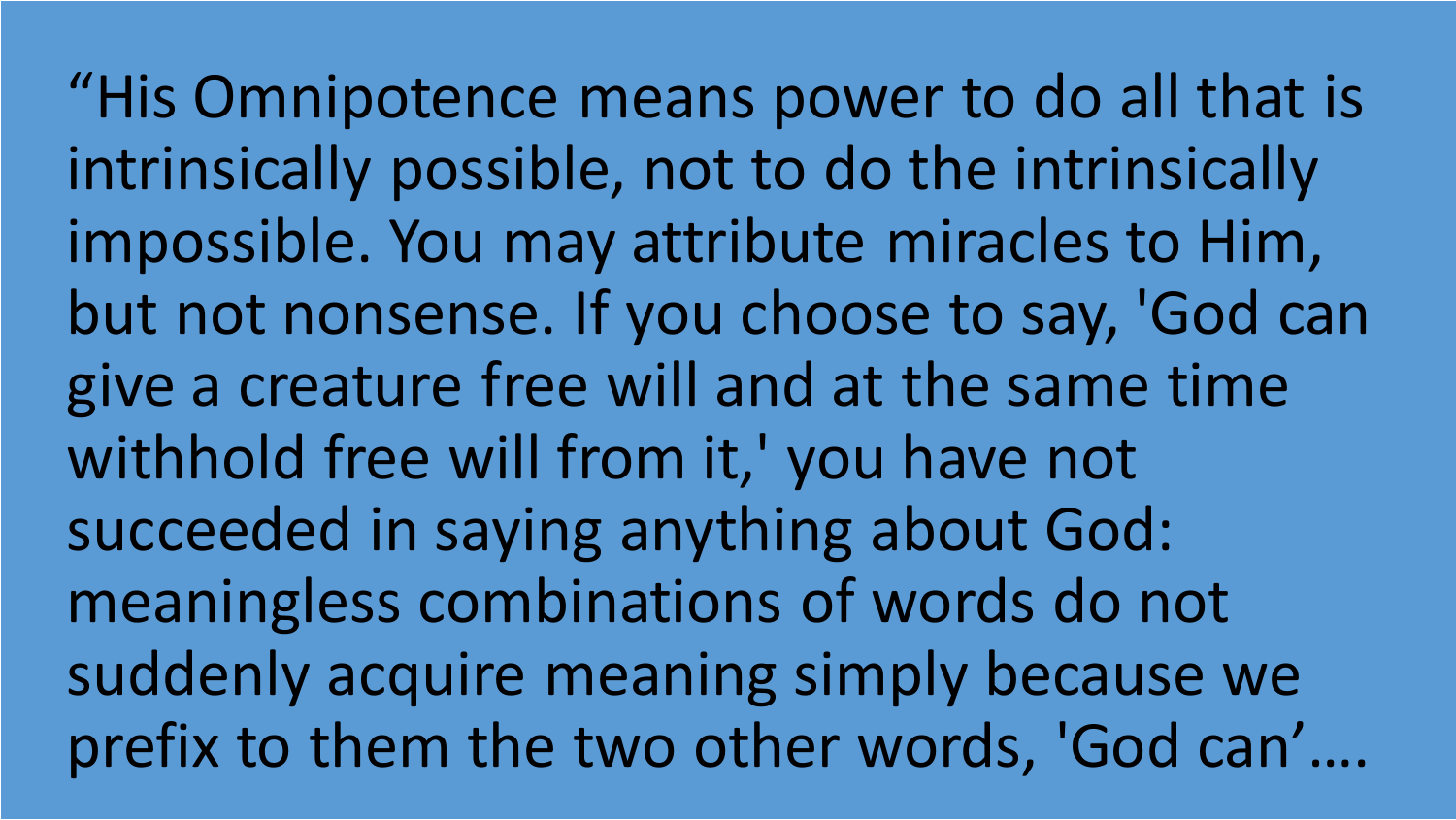It remains true that all things are possible with God: the intrinsic impossibilities are not things but nonentities. It is no more possible for God than for the weakest of His creatures to carry out both of two mutually exclusive alternatives; not because His power meets an obstacle, but because nonsense remains nonsense even when we talk it about God." CS Lewis – The Problem of Pain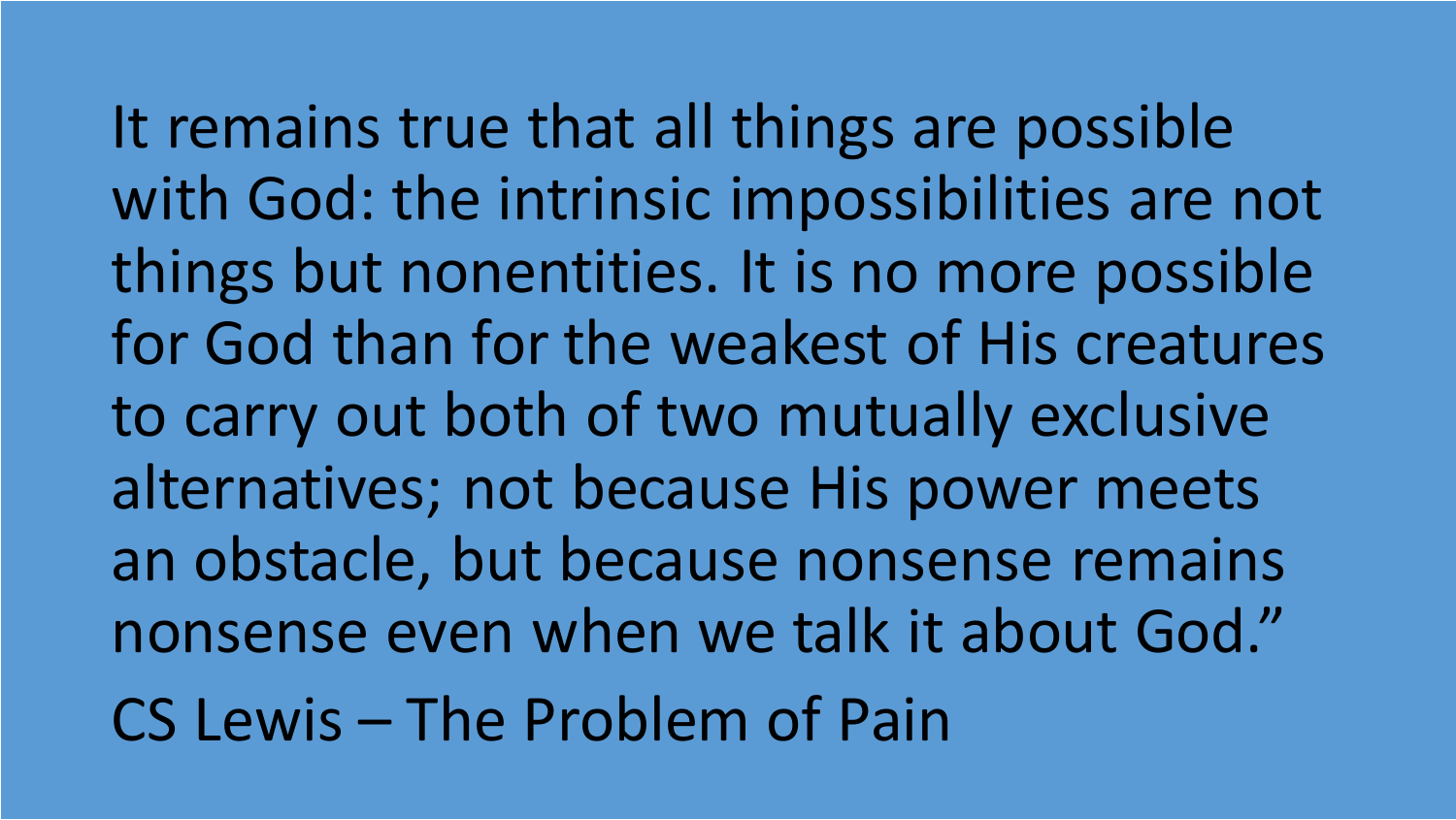God created things which had free will. That means creatures which can go wrong or right. Some people think they can imagine a creature which was free but had no possibility of going wrong, but I can't. If a thing is free to be good it's also free to be bad. And free will is what has made evil possible. Why, then, did God give them free will? Because free will, though it makes evil possible, is also the only thing that makes possible any love or goodness or joy worth having. A world of automata -of creatures that worked like machines- would hardly be worth creating. The happiness which God designs for His higher creatures is the happiness of being freely, voluntarily united to Him and to each other. And for that they've got to be free…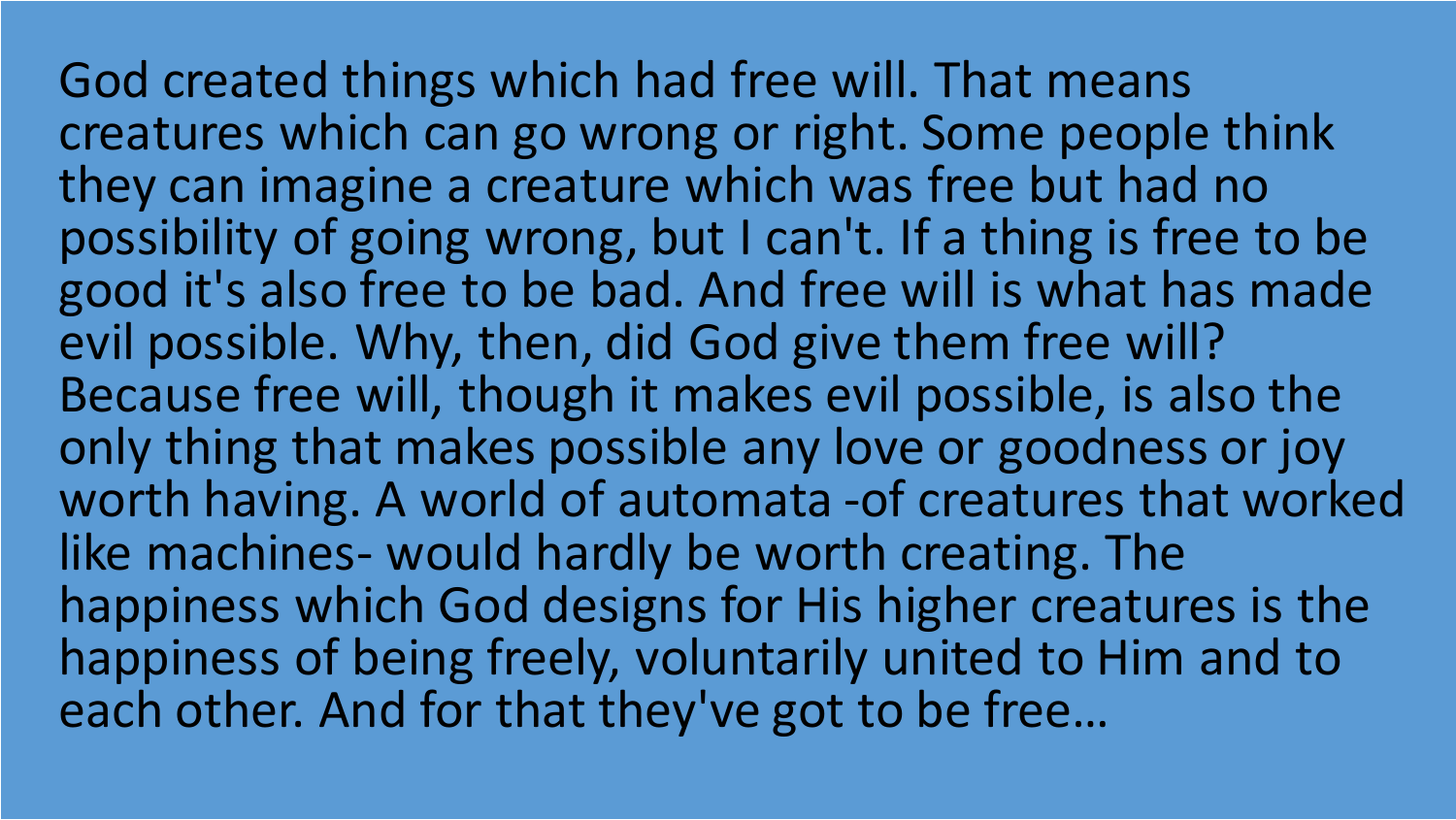Of course God knew what would happen if they used their freedom the wrong way: apparently, He thought it worth the risk.... If God thinks this state of war in the universe a price worth paying for free will - that is, for making a real world in which creatures can do real good or harm and something of real importance can happen, instead of a toy world which only moves when He pulls the strings - then we may take it, it is worth paying." CS Lewis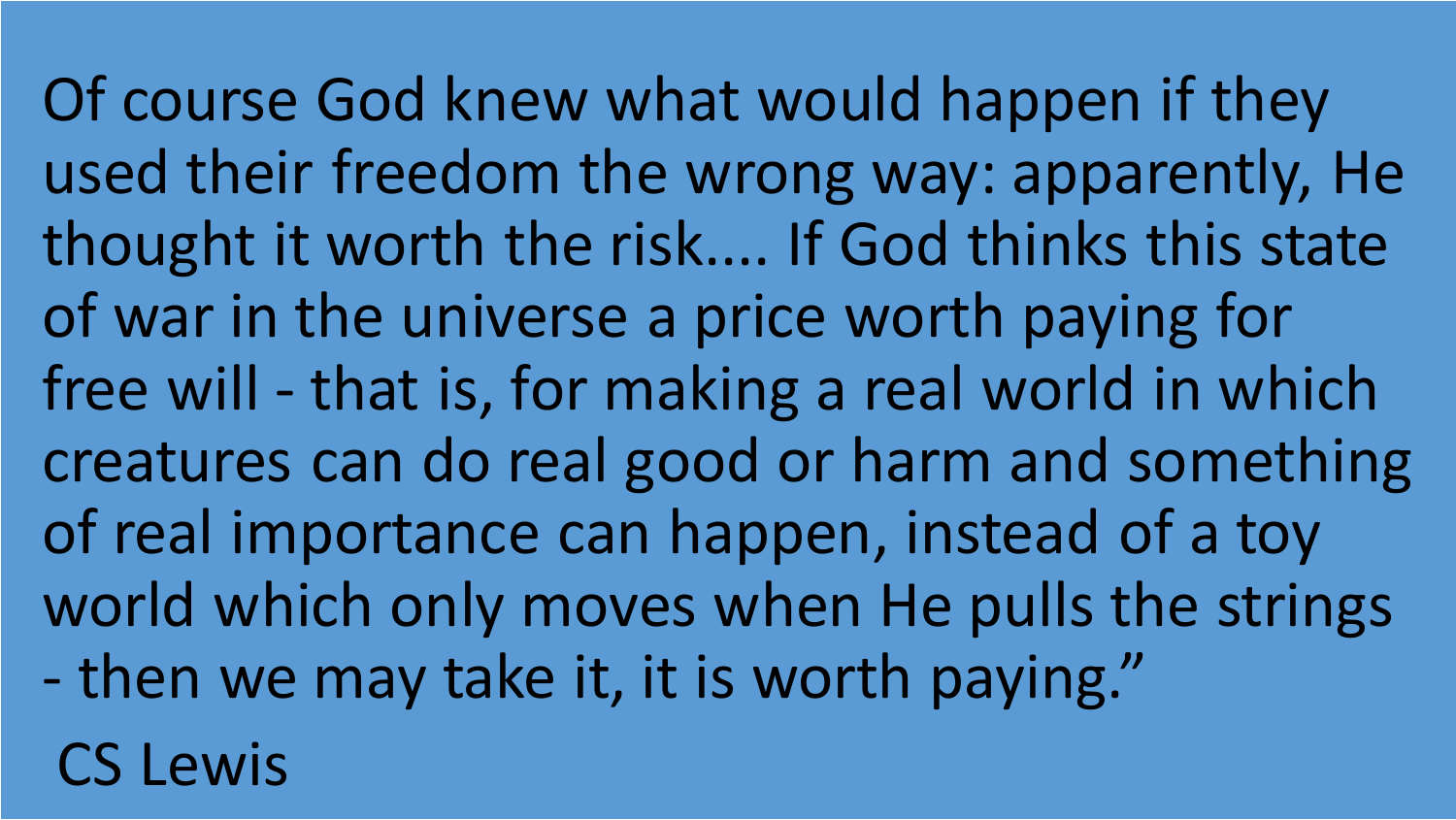#### Everything that happens is God will?

It is inconsistent with the character of God (Rev 3:20)

It contradicts the teaching of genesis about the nature of mankind and the role of mankind within creation

It is inconsistent with the teaching about the Kingdom of God

"*And from the time John the Baptist began preaching until now, the Kingdom of Heaven has been forcefully advancing*" Mt 11:12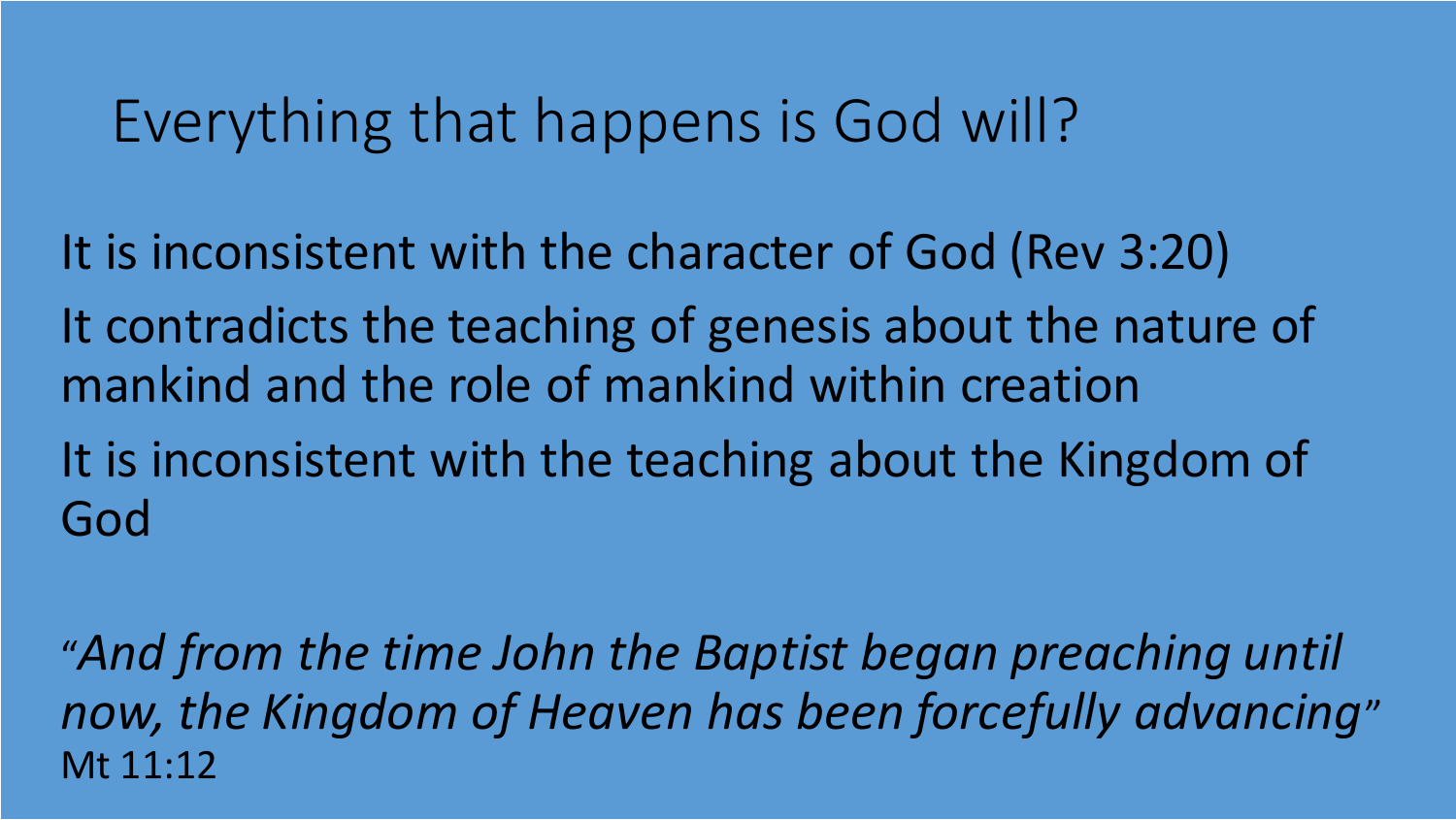#### Everything that happens is God will?

It contradicts with everything the Bible teaches about prayer

Mt 6:10 "*Your Kingdom come, your will be done, on earth as it is in heaven"*

Ezek 22:30 *"I looked for someone among them who would build up the wall and stand before me in the gap on behalf of the land so I would not have to destroy it, but I found no one."*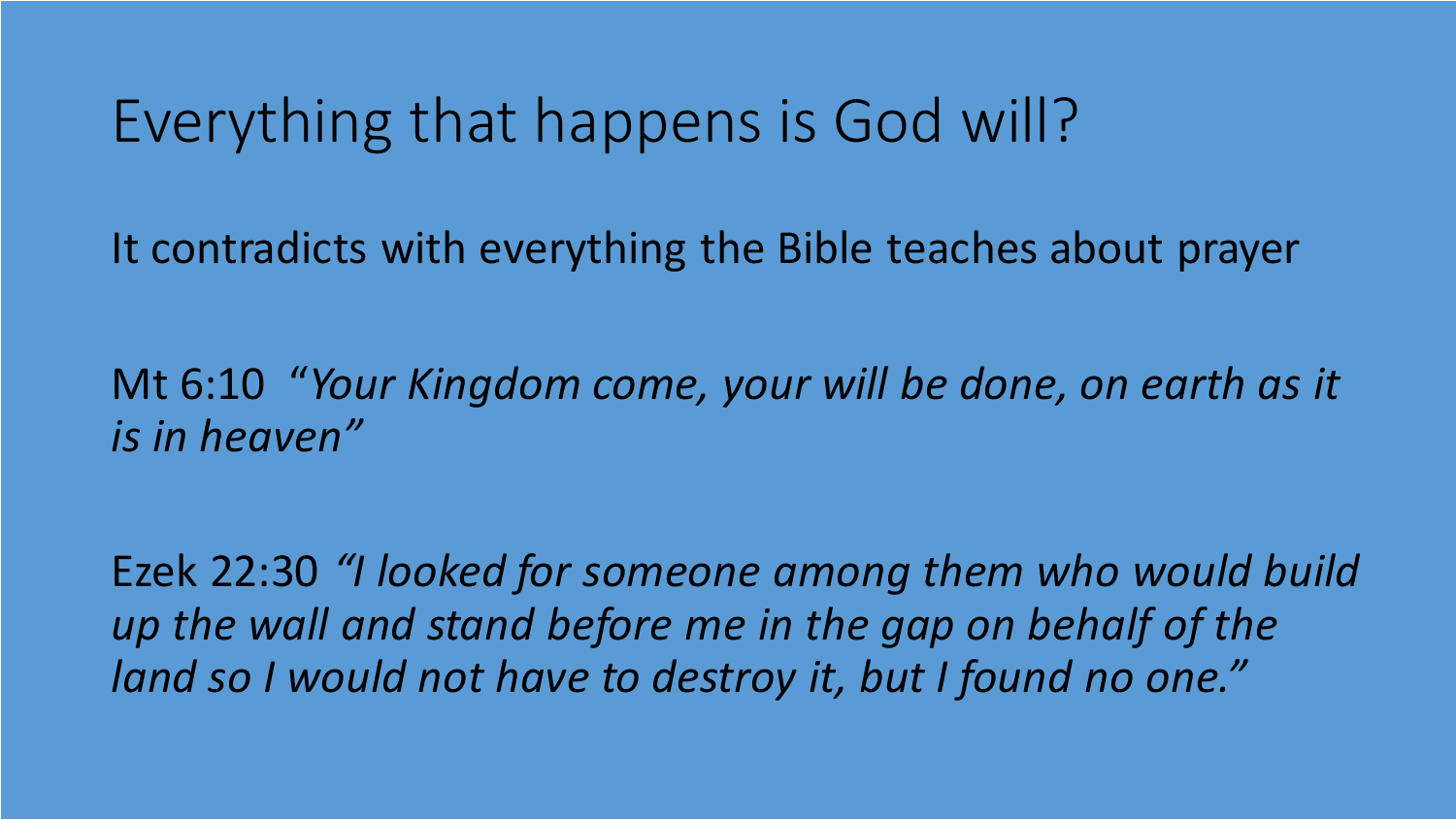#### 2 Chron 7:14

*if my people, who are called by my name, will humble themselves and pray and seek my face and turn from their wicked ways, then I will hear from heaven, and I will forgive their sin and will heal their land.*